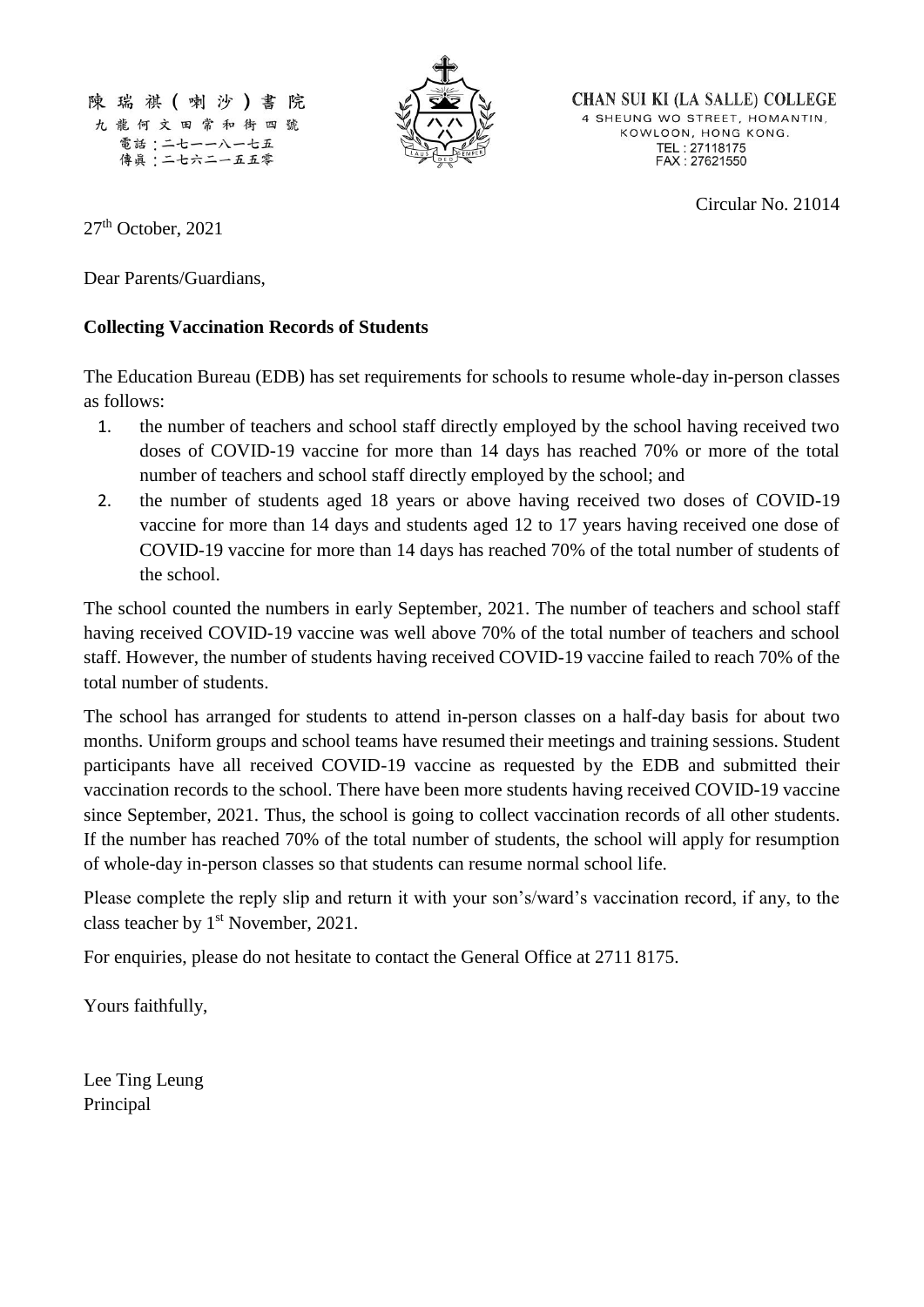陳瑞祺(喇沙)書院

九龍何文田常和街四號 電話:二七一一八一七五 傳眞:二七六二一五五零



**CHAN SUI KI (LA SALLE) COLLEGE** 4 SHEUNG WO STREET, HOMANTIN, KOWLOON, HONG KONG. TEL: 27118175<br>FAX: 27621550

通告編號:21014

敬啟者:

## 蒐集學生接種新冠疫苗資料

教育局定下學校恢復全日面授課堂的準則如下:

- 1. 已完成接種第二劑疫苗並超過十四天的直接僱用教職員達到全校直接僱用教職員人數 的70%;
- 2. 已完成接種第二劑疫苗並超過十四天的18歲或以上學生及已最少接種第一劑疫苗並超 過十四天的12至17歲學生達到全校學生人數的70%。

學校於2021年9月進行相關統計。已完成接種疫苗的教職員遠高於全校教職員人數的 70%,但已完成接種疫苗的學生未達全校學生人數的70%。

學校已進行半日面授課堂近兩個月,各校隊和制服團隊亦恢復集隊和訓練。參與學生 已完成接種疫苗,並向學校提交了疫苗接種紀錄。九月至今應有更多學生已完成接種疫苗。 因此,學校現蒐集學生新冠疫苗接種紀錄。如已完成接種疫苗的學生達全校學生人數的70%, 學校將向教育局申請恢復全日面授課堂,讓學生回復正常的校園生活。

請填妥回條,並囑咐 貴子弟於2021年11月1日或之前把回條連同 貴子弟新冠疫苗接 種紀錄副本(如有)交予班主任。

如有疑問,歡迎致電校務處查詢(電話 27118175)。

此致

各家長

陳瑞祺(喇沙)書院校長 李丁亮 啟

2021 年 10 月 27 日